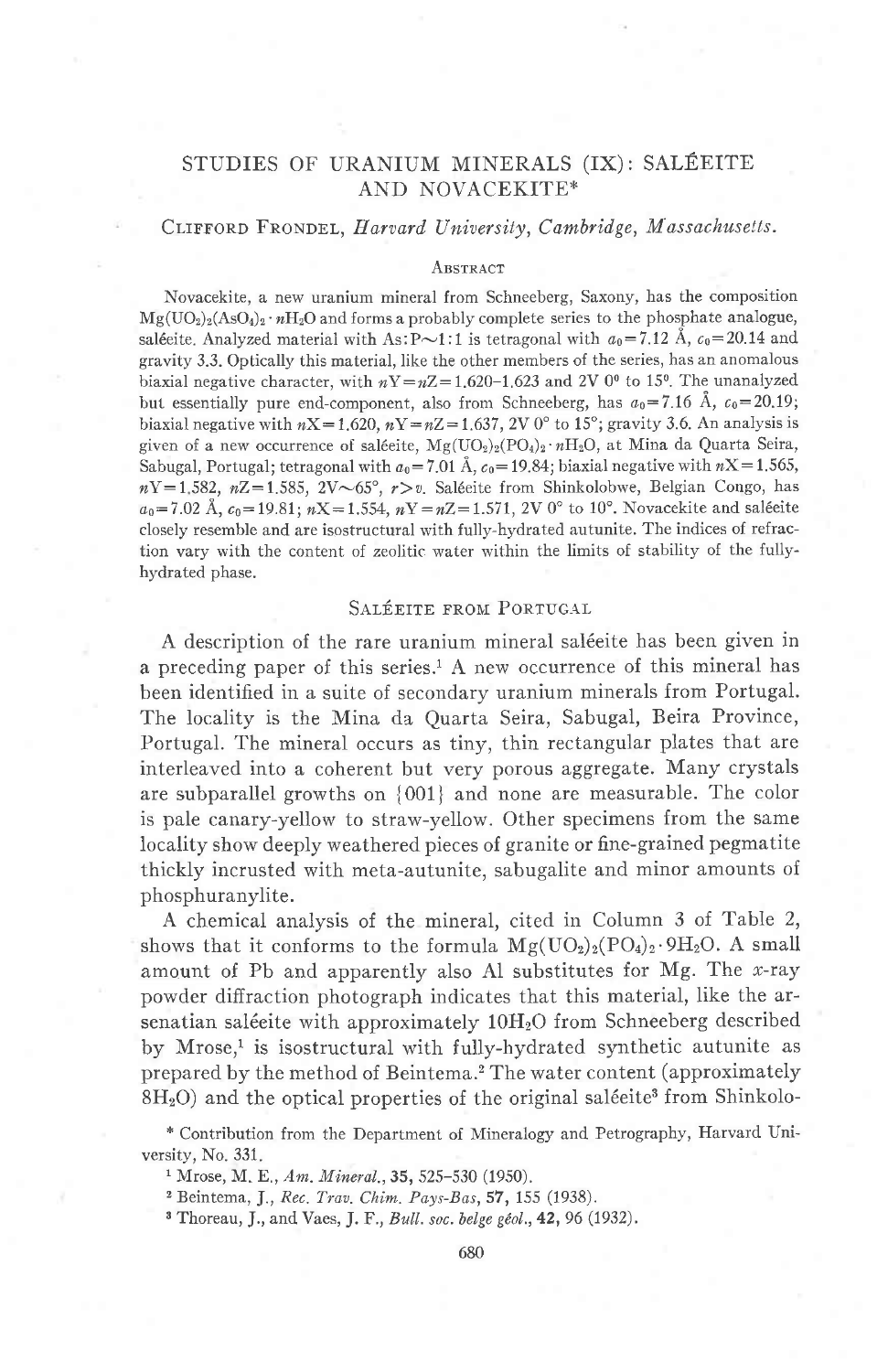bwe, Belgian Congo, suggests that this particular material corresponds to the meta-I hydrate of autunite. Two specimens of saléeite from Shinkolobwe, one originally from the collection of A. Schoep and obtained through the U.S. National Museum, and the other loaned through the courtesy of Professor P. F. Kerr of Columbia University, were checked in this regard and both were found to have the structure of the fully-hydrated phase. The Shinkolobwe and Portuguese material has practically identical tetragonal cell dimensions (see Table 1).

Under the microscope, the saléeite from Portugal appears as rectangular plates with the corners sometimes truncated at 45°. The mineral is

| Name           | Saléeite                 | Saléeite               | Saléeite   | Arsenatian<br>saléeite  | Phosphatian<br>novacekite | Novacekite               |
|----------------|--------------------------|------------------------|------------|-------------------------|---------------------------|--------------------------|
| Locality       | Shinkolohwe <sup>a</sup> | Shinkolobweb           | Portugal   | Schneeberg <sup>e</sup> | Schneeberg                | Schneeberg               |
| Anal. No.      | 2                        | (Qual. only)           | 3          | 4                       | $5$ .                     | $(Qual. \onel v)$        |
| P: As ratio    | No As                    | No As                  | No As      | 1:0.22                  | 1:1.01                    | Trace of P               |
| $nX$ or $nE$   | 1.559                    | 1.554                  | 1.565      | 1.559                   |                           | $1 - 620$                |
| nY             | 1.570                    | 1.571                  | 1.582      | 1.574                   | $1.620 - 1.623$           | 1.637                    |
| $nZ$ or $nO$   | 1.574                    | 1.571                  | 1.585      | 1.574                   | $1.620 - 1.623$           | 1.637                    |
| 2V             | $61^\circ$               | $0^{\circ}-10^{\circ}$ | $65^\circ$ | $0^{\circ}$             | $0^{\circ} - 15^{\circ}$  | $0^{\circ} - 15^{\circ}$ |
| Disp.          | r > v                    |                        | r > v      |                         | r > v                     | r > v                    |
| a <sub>0</sub> |                          | $7.02 \text{ Å}$       | 7.01       | 7.05                    | 7.12                      | 7.16                     |
| C <sub>0</sub> |                          | 19.81                  | 19.84      | 19.87                   | 20.14                     | 20.19                    |
| $a_0$ : $c_0$  |                          | 2.823                  | 2.830      | 2.819                   | 2.829                     | 2.820                    |

TABLE 1. OPTICAL PROPERTIES AND UNIT CELL DIMENSIONS IN THE SALÉEITE-NOVACEKITE SERIES

All members of the series are pleochroic with X (or O) = nearly colorless, Y = pale yellow, Z = (or E) pale vellow.

a Thoreau and Vaes (1932).

<sup>b</sup> New data on specimen from U.S. National Museum.

<sup>e</sup> Mrose (1950). Original single-crystal measurements reported as  $a_0 = 6.98$ ,  $c_0 = 19.813$ ; present data from powder film of original sample.

biaxial negative, with 2V about  $65^{\circ}$  and with X perpendicular to the flattening. The plates extinguish uniformly and do not have a mosaic structure of varying optical orientation such as is shown by the original Shinkolobwe material. The optical properties of air dried saléeite from its known occurrences are given in Table 2, beyond, together with those of the isostructural arsenate, novacekite, described in the following section. The unheated saléeite from Portugal when kept in moist air at room temperature for 30 days decreased slightly in indices of refraction, with  $nY = 1.578$  and  $nZ = 1.581$ . A sample when heated in air at 92° C for 48 hours was found to have lost water with an accompanying increase in indices to  $nX = 1.592$ ,  $nY = 1.603$ ,  $nZ = 1.614$  and 2V large. After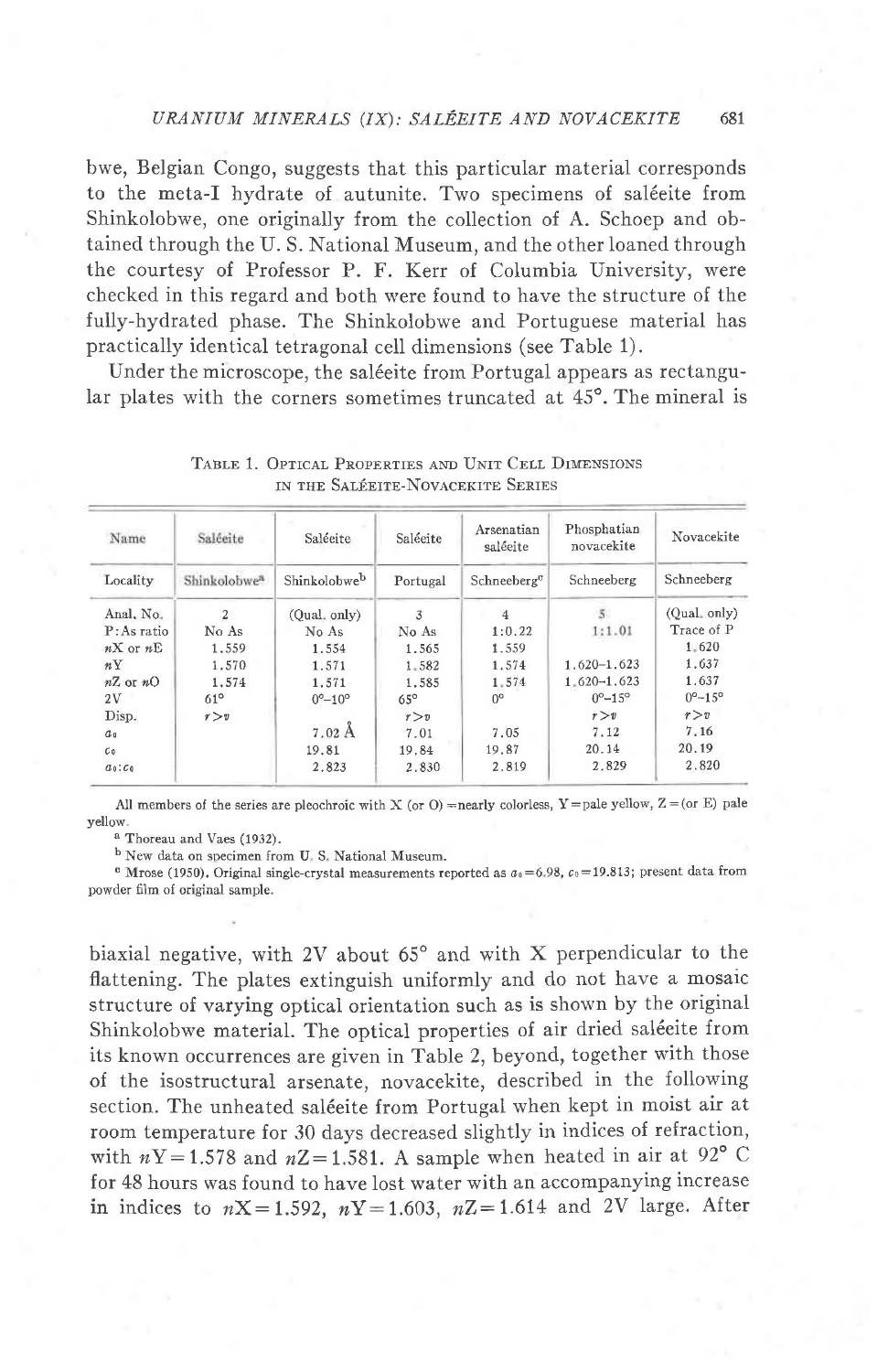standing at room temperature in a moist atmosphere for 40 days the indices returned almost to the original values.

# NOVACEKITE, AND THE SALÉEITE-NOVACEKITE SERIES

In the course of examination of a small suite of secondary uranium minerals from Schneeberg, Saxony, that were suspected to consist of uranospinite or troegerite, two specimens were found of a mineral that has proved to be a new hydrated magnesium uranyl arsenate member of the autunite group. The name novacekite is proposed for this species after the Czech mineralogist Radim Nováček (1905–1942)<sup>4</sup>, who made important contributions to the knowledge of the mineralogy of uranium.

The first specimen was labelled uranospinite, which is the calcium uranyl arsenate member of the autunite group. ft comprised a small piece of deeply altered, quartzose and limonite vein material that was coated and veined by secondary uranium minerals. The so-called uranospinite was present as a small area, apparently a filled cavity, of a platy, cleavable mineral of a straw-yellow color. This was subsequently identified as novacekite. The substance closely resembles saléeite in general appearance. ft forms lamellar and sub-parallel aggregates of small plates with a perfect basal cleavage. The specific gravity is 3.6. Small irregular flakes of zeunerite were present around the borders of the mass of novacekite and represent the first deposition on the cavity walls. Small groups of crystals of zeunerite were present elsewhere on the specimen together with tufted crusts of uranophane and an impregnation of a golden-yellow, earthy uranium mineral that has not been identified. The amount of novacekite available on the specimen was insufficient for a quantitative analysis. A careful qualitative chemical examination of hand picked samples was made by Mr. F. A. Gonyer. This proved the substance to be a hydrated uranyl arsenate, with a strong trace of phosphate, but with calcium absent and with magnesium present in its place. The mineral is the arsenate analogue of saléeite and is isostructural therewith as shown by  $x$ -ray study described beyond.

The second specimen found of this mineral, from the Roebling collection of the U. S. National Museum, also was labelled uranospinite. This specimen comprised a small, friable mass of vein material, light brown in color and composed largely of limonite and quartz. The mass is somewhat fractured and the cavities are lined or filled completely by indistinct straw-yellow to lemon-yellow crystals of novacekite. Euhedral crystals are thick tabular on {001} and are rectangular in shape with rounded  ${h0l}$  forms and are not measurable. There is a perfect cleavage

<sup>4</sup> A memorial of Nováček is given by Čech: Věstnik Stát. Geol. Ústavu Republiky Českoslov., 20, 23 (1945).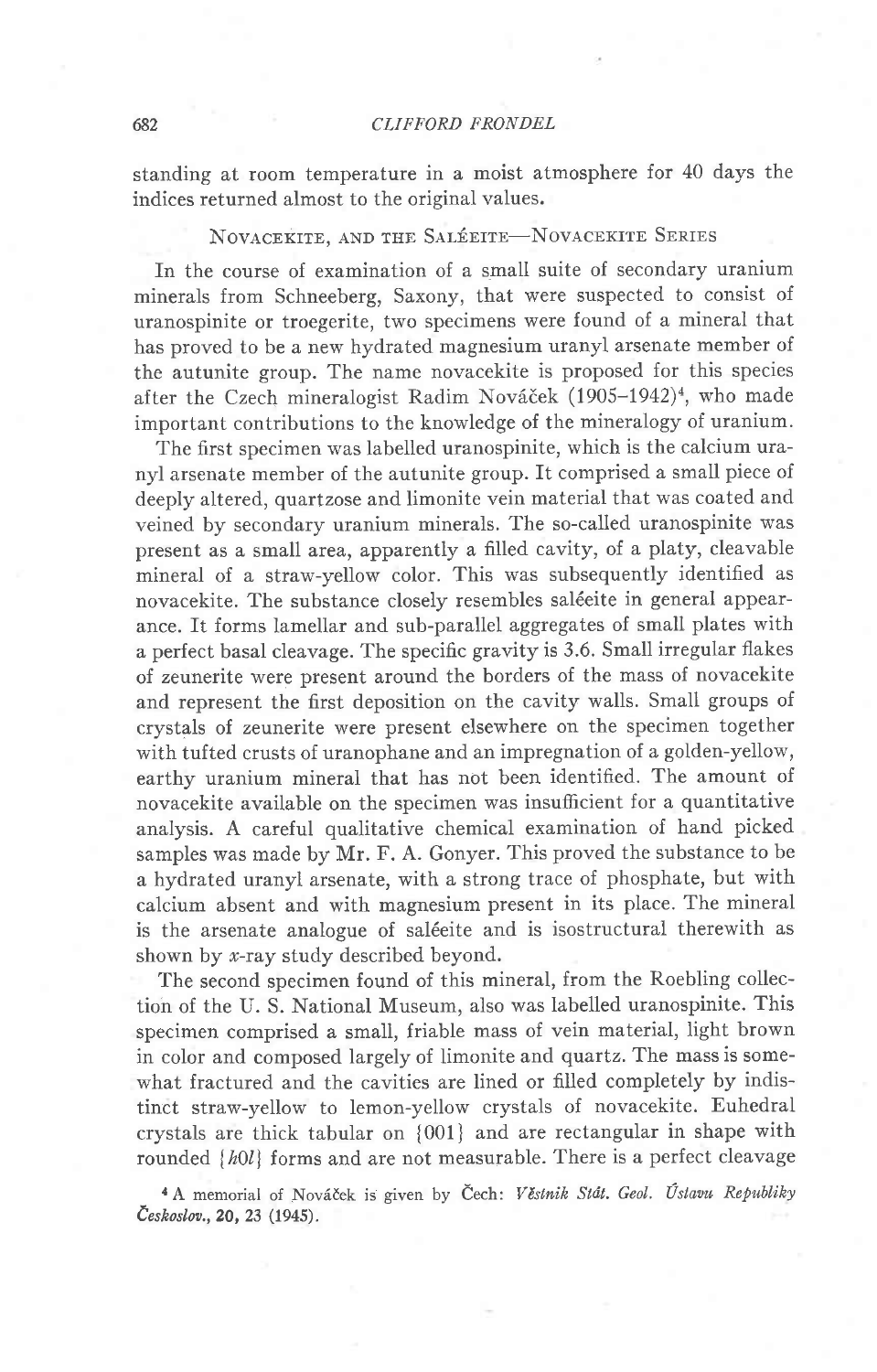on  $\{001\}$ . The luster is weak, inclining to waxy. The hardness is  $2\frac{1}{2}$  and the specific gravity 3.25. The veinlets are bordered by green crystals of zeunerite, which formed earlier than the novacekite, as in the first specimen described, and some of the novacekite crystals show intergrown cores of zeunerite in parallel orientation. The zeunerite has  $nO=1.637$ ,  $nE$  1.620, and is not quite uniaxial  $(2V=0^{\circ}$  to about 8°). Sufficient novacekite was available on the specimen for a complete analysis (column 5, Table 2). This proved the material to be a hydrated magnesium uranyl arsenate-phosphate, conforming to the autunite formula-type, with arsenate and phosphate substituting mutually almost in equal amounts.

X-Ray Crystallography and Optical Properties. The x-ray powder patterns of the two samples of novacekite described above differ from those of the pure sal6eite from Portugal and Shinkolobwe, and of the arsenatian saléeite from Schneeberg (Columns 2, 3, 4 in Table 1) only in having slightly greater cell sizes. The tetragonal cell dimensions obtained from the powder patterns are cited in Table 2.

Optically, both samples of the Schneeberg novacekite are biaxial negative with 2V ranging from nearly  $0^{\circ}$  up to about 15<sup>o</sup>. The phosphatian novacekite of analysis 5 in Tab\e 2 shows mottled extinction with at times a parquet-structure on a fine scale. There was some variation in indices between difierent grains in both samples. The values cited in Table 1 represent the great bulk of the sample in the two cases. The variation in indices is doubtless due to variation in the content of zeolitic water within the stability range of the fully-hydrated phase. This feature and the appearance of biaxial characters within this range as a function of water content also occurs in other members of the autunite group, and in the meta-I hydrates as well, and has been discussed in light of the crystal structure by Beintema.2

Both the indices of refraction and the unit cell dimensions in general increase with increase in the ratio of As to P, as would be expected, but the variation shown is somewhat irregular. This can be ascribed to differences in the water content of the several samples that are independent of the As: P ratio. A more regular relation between indices and composition presumably would be obtained if all of the samples were hydrated to the same degree.

Saléeite free from arsenate fluoresces a bright lemon-yellow in both short-wave and long-wave ultraviolet radiation. The phosphatian novacekite of analysis 5 and the essentially pure arsenate end-composition fluoresce a dull green. The intensity of the fluorescence in all instances is somewhat less in short-wave than in long-wave radiation.

Chemistry. The available analyses of saléeite and novacekite are listed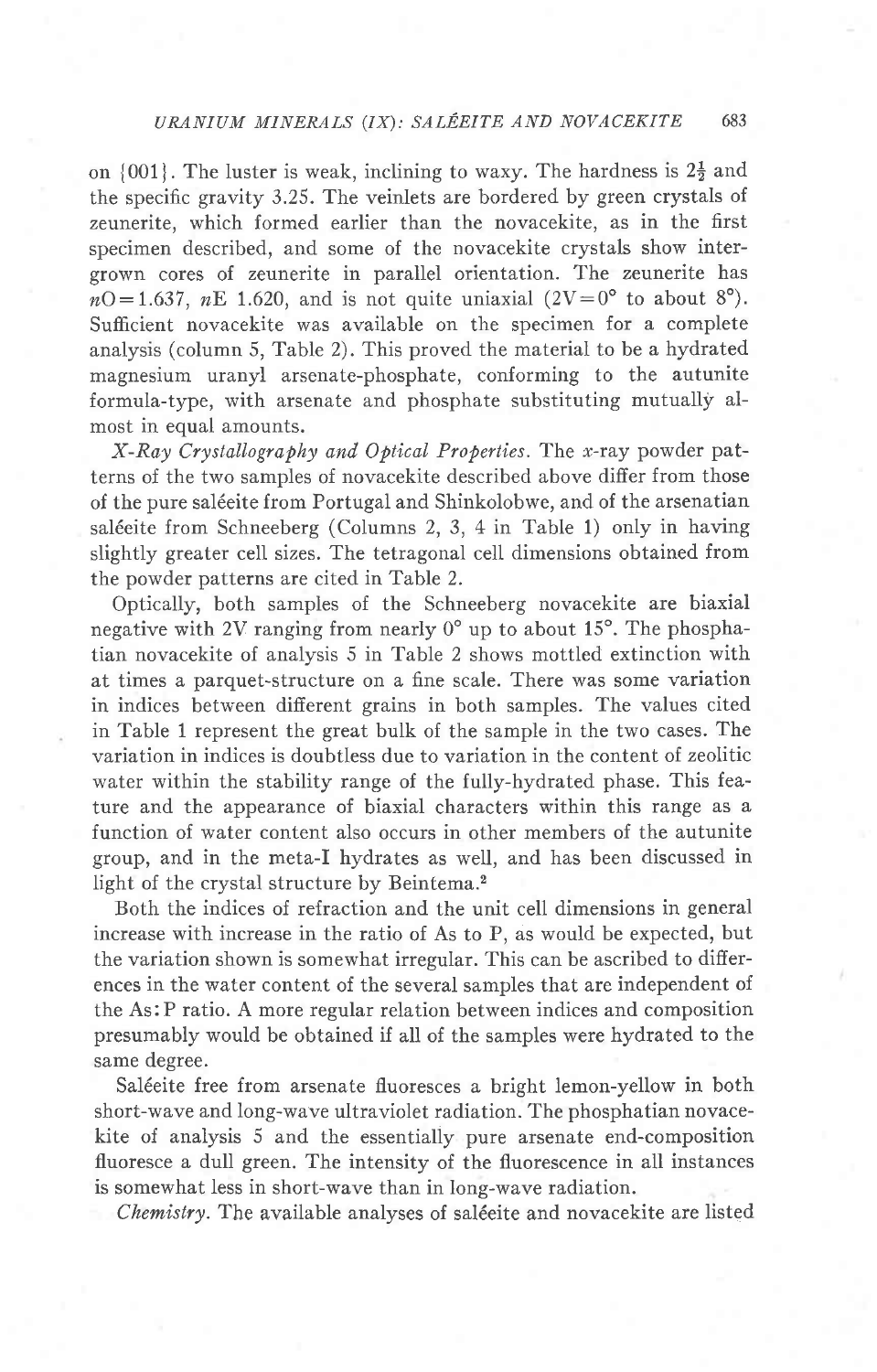### 684 CLIFFORD FRONDEL

in Table 2. The saléeite from Shinkolobwe and Portugal represents the pure phosphate compound. The Schneeberg material of analysis 4 is an arsenatian variety of saléeite with  $P: As=1:0.22$ ; the material of analysis 5 is a phosphatian variety of novacekite with  $P: As=1:1.01$ . A series involving mutual substitution of As and P in the formula  $Mg(UO<sub>2</sub>)<sub>2</sub>(P, AsO<sub>4</sub>)<sub>2</sub>·nH<sub>2</sub>O$  thus extends from the pure phosphate end up to at least  $P: As = 1:1$ . While material with larger amounts of arsenate has not been analyzed, qualitative tests show the existence in nature of the essentially pure arsenate end-member and the series probably is

|                                | 1.     | 2.     | 3.     | 4.        | 5.       | 6.     |
|--------------------------------|--------|--------|--------|-----------|----------|--------|
| CuO                            |        |        |        |           | 1.73     |        |
| PbO                            |        |        | 0.21   |           |          |        |
| MgO                            | 4.40   | 5.01   | 4.04   | 4.31      | 3.41     | 4.01   |
| $Al_2O_3$                      |        |        | 0.37   |           |          |        |
| UO <sub>3</sub>                | 62.41  | 64.07  | 63.05  | 60.32     | 59.74    | 56.96  |
| $P_2O_5$                       | 15.50  | 14.44  | 14.97  | 11.98     | 6.87     |        |
| As <sub>2</sub> O <sub>5</sub> |        |        | nil    | 4.50      | 11.23    | 22.88  |
| H <sub>2</sub> O               | 17.69  | 16.48  | 17.42  | [18.89]   | [17.02]  | 16.15  |
| Total                          | 100.00 | 100.00 | 100.06 | [100, 00] | [100.00] | 100.00 |
| G                              |        | < 3.3  |        | 3.27      | 3.3      | 3.6    |
|                                |        |        |        |           |          |        |

#### TABLE 2. CHEMICAL ANALYSES OF SALÉEITE AND NOVACEKITE

1.  $Mg(UO_2)_2(PO_4)_2.9H_2O$ . Theoretical composition.

2. Sal6eite. Shinkolobwe, Belgian Congo. Mollet analysis of original material cited by Thoreau and Vaes (1932). Recalculated to 100 after deducting 2 79 per cent insoluble.

- 3. Sal6eite. Sabugal, Portugal. H. J. Hallowell analysis, 1949.
- 4. Arsenatian sal6eite. Schneeberg, Saxony. Gonyer analysis cited by Mrose (1950).
- 5. Phosphatian novacekite. Schneeberg, Saxony. Gonyer analysis, 1949. Recalculated to 100 per cent after deduction of insoluble  $SiO<sub>2</sub>$  and  $Fe<sub>2</sub>O<sub>3</sub>$ .

6.  $Mg(UO<sub>2</sub>)<sub>2</sub>(AsO<sub>4</sub>)<sub>2</sub>·9H<sub>2</sub>O$ . Theoretical composition.

complete. The species name saléeite and novacekite are here applied to the halves of the series with  $P > As$  and  $As > P$ , respectively, in atomic per cent.

The novacekite of analysis 5 contains some Cu in substitution for Mg, with  $Cu:Mg=1:3.9$ , and indicates a series extending toward zeunerite. Qualitative tests on various specimens of uranospinite in the Harvard collection indicates that Mg is sometimes present in significant amounts in substitution for Ca and a partial series at least extends between this species and novacekite.

Synthesis of Novacekite. A rather flocculent precipitate found by qualitative test to be magnesium uranyl arsenate was obtained by reac-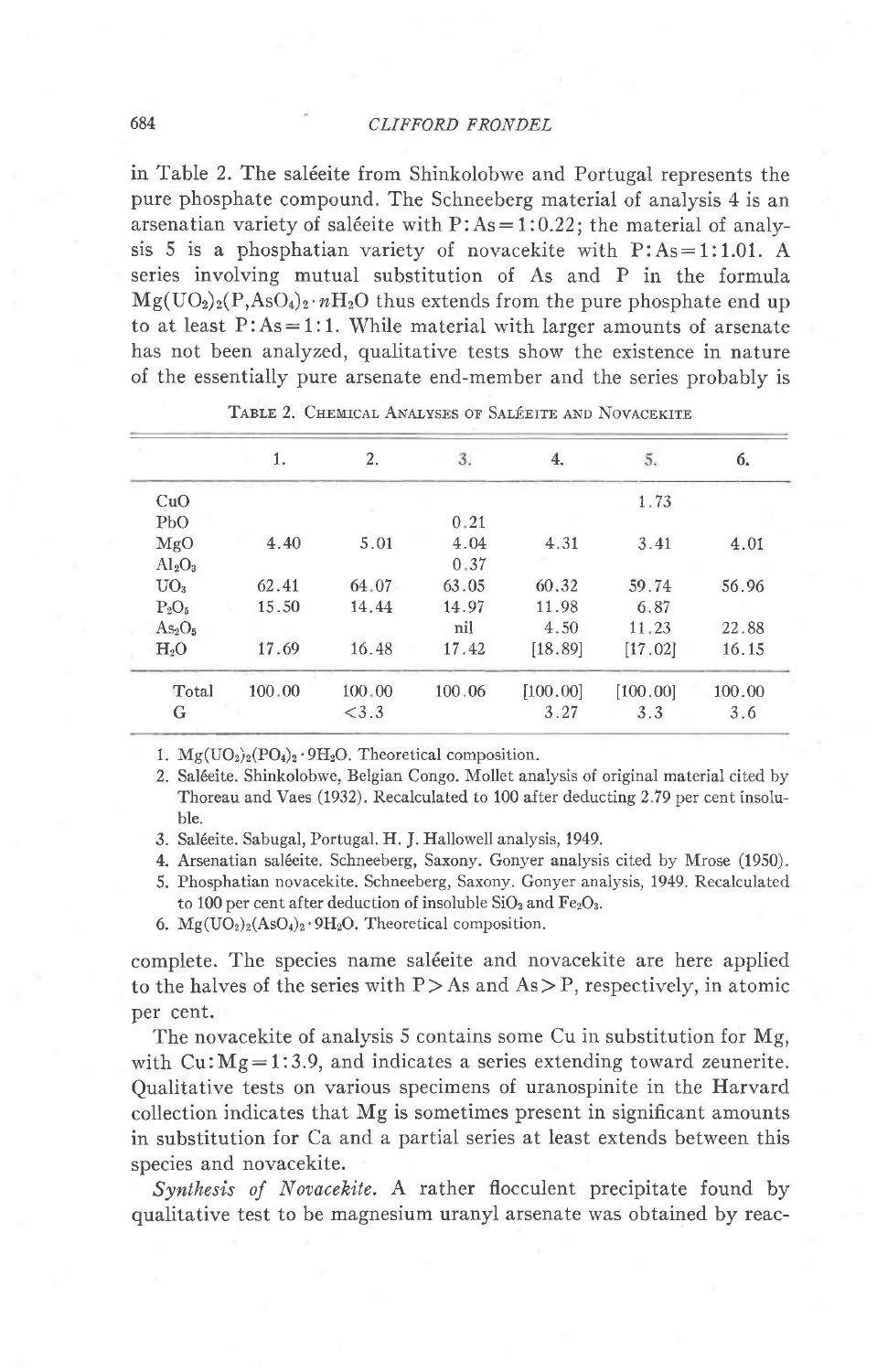tion at room temperature of water solutions of magnesium chloride, uranyl acetate and ammonium acid arsenate in the molar ratio of 1:2:2. The material gave a very difiuse powder pattern and was too fine grained for optical study. The precipitate was then heated at  $50^{\circ}$  in the mother solution for several weeks. The product gave a definite pattern that was similar to that of meta-autunite and which presumably represents the meta-I hydrate of novacekite. Optical data could not be obtained. Uranospinite is easily obtained in crystals by similar means.

Occurrence of Uranium Arsenates and Phosphates. The composition of the secondary uranium minerals formed by the alteration of uraninite in the zone of weathering is influenced by the nature of the primary minerals immediately associated with the uraninite. At Schneeberg, the presence of abundant arsenides of cobalt, nickel, and iron in the veins has resulted in the formation of uranyl arsenates in the oxidized zone. The known arsenates of uranium, zeunerite  $(Cu(UO<sub>2</sub>)<sub>2</sub>(AsO<sub>4</sub>)<sub>2</sub>·nH<sub>2</sub>O)$ , uranospinite  $(Ca(UO_2)_2(AsO_4)_2 \cdot nH_2O)$ , novacekite  $(Mg(UO_2)_2(AsO_4)_2)$  $\cdot nH_2O$ ), troegerite  $(H_2(UO_2)_2(AsO_4)_2 \cdot nH_2O)$ , and walpurgite  $(Bi_4(UO_2))$  $(AsO<sub>4</sub>)<sub>2</sub>O<sub>4</sub>·3H<sub>2</sub>O)$  all were first described from Schneeberg and the three last named species are known only from this place. The bismuth content of walpurgite and of the bismuth-uranium oxide uranosphaerite, the latter also known only from Schneeberg, has been drived from the association of native bismuth with the Co-Ni minerals. A number of secondary arsenates containing Ca, Co, Ni, Fe or Bi also occur at Schneeberg, among them erythrite, annabergite, roselite, pharmacosiderite, pharmacolite, agricolite and atelestite. Zeunerite occurs in very minor amounts at Tintic, Utah, where its arsenate content has been derived by the oxidation of enargite. In contrast to the relations at Schneeberg, the uraninite from hydrothermal veins containing sulfides but with little or no arsenides typically affords on oxidation the uranyl sulfates uranopilite, zippeite, johannite  $(Cu(UQ_2)_2(SQ_4)_2(OH)_2.6H_2O)$ , and also torbernite  $(Cu(UO<sub>2</sub>)<sub>2</sub>(PO<sub>4</sub>)<sub>2</sub>·8H<sub>2</sub>O),$  the copper content of the two latter minerals coming from sulfides such as chalcopyrite. The uraninite of pegmatites and of fluorite deposits of the Wölsendorf type generally affords uranyl phosphates and silicates, such as autunite, phosphuranylite, uranophane, and beta-uranophane, in which the principal divalent cation is calcium. In these deposits, and in the uraninite-quartz-fluorite veins such as those of Portugal, sulfides are lacking and the cations, usually calcium but sometimes magnesium and aluminum, the latter appearing in sabugalite  $(HAl(UO<sub>2</sub>)<sub>4</sub>(PO<sub>4</sub>)<sub>4</sub>·16H<sub>2</sub>O),$  are probably derived locally in the zone of weathering from the alteration of the wall-rock or from fluorite or apatite. Torbernite does not occur in significant amounts in deposits of the latter type due to the general absence of primary copper-containing sul-